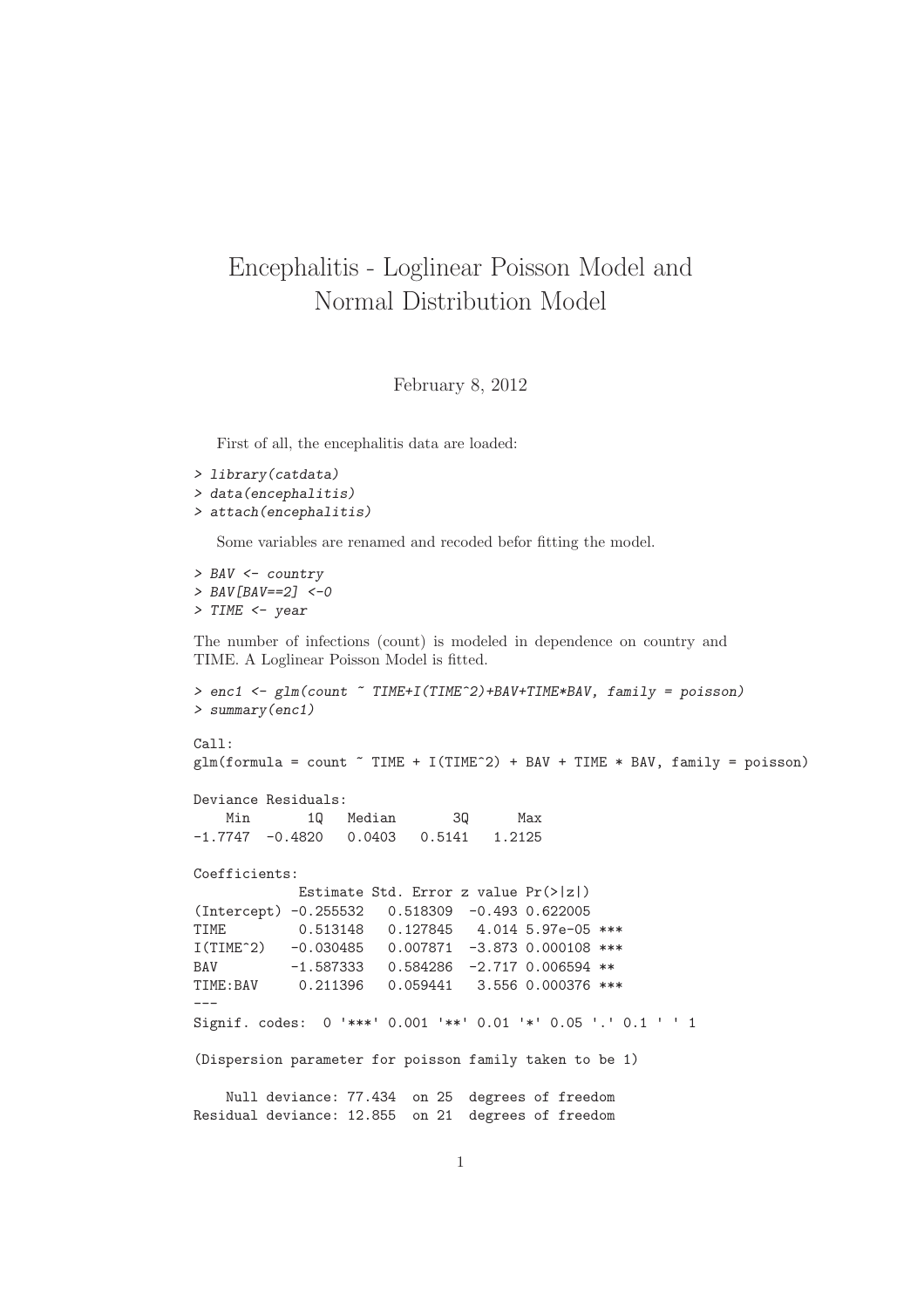AIC: 105.74

```
Number of Fisher Scoring iterations: 4
For comparison the linear Normal Model with the identity link is fitted.
> enc2 <- glm(count ~ TIME+I(TIME^2)+BAV+TIME*BAV, family = gaussian("identity"))
> summary(enc2)
Call:
glm(formula = count "TIME + I(TIME^2) + BAV + TIME * BAV, family = gaussian("identity"))Deviance Residuals:
   Min 1Q Median 3Q Max
-4.1325 -1.4000 -0.0303 1.4372 4.2604
Coefficients:
          Estimate Std. Error t value Pr(>|t|)
(Intercept) 0.39710 1.69760 0.234 0.817312
TIME 1.15424 0.47280 2.441 0.023577 *
I(TIME^2) -0.06554 0.03027 -2.166 0.042002 *
BAV -4.41444 1.79700 -2.457 0.022816 *
TIME:BAV 0.85309 0.20713 4.119 0.000489 ***
---
Signif. codes: 0 '***' 0.001 '**' 0.01 '*' 0.05 '.' 0.1 ' ' 1
(Dispersion parameter for gaussian family taken to be 4.847447)
   Null deviance: 399.54 on 25 degrees of freedom
Residual deviance: 101.80 on 21 degrees of freedom
AIC: 121.27
Number of Fisher Scoring iterations: 2
Fit of loglinear Normal Model. That means a normal model with log-link.
> enc3 <- glm(count ~ TIME+I(TIME~2)+BAV+TIME*BAV, family = gaussian("log"),
             start=enc1$coef)
> summary(enc3)
Call:
glm(formula = count " TIME + I(TIME^2) + BAV + TIME * BAV, family = gaussian("log"),
   start = enc1$coef)
Deviance Residuals:
   Min 1Q Median 3Q Max
-5.3340 -0.8481 0.0009 1.1639 3.9298
Coefficients:
            Estimate Std. Error t value Pr(>|t|)
(Intercept) -0.223708 0.592457 -0.378 0.70952
```